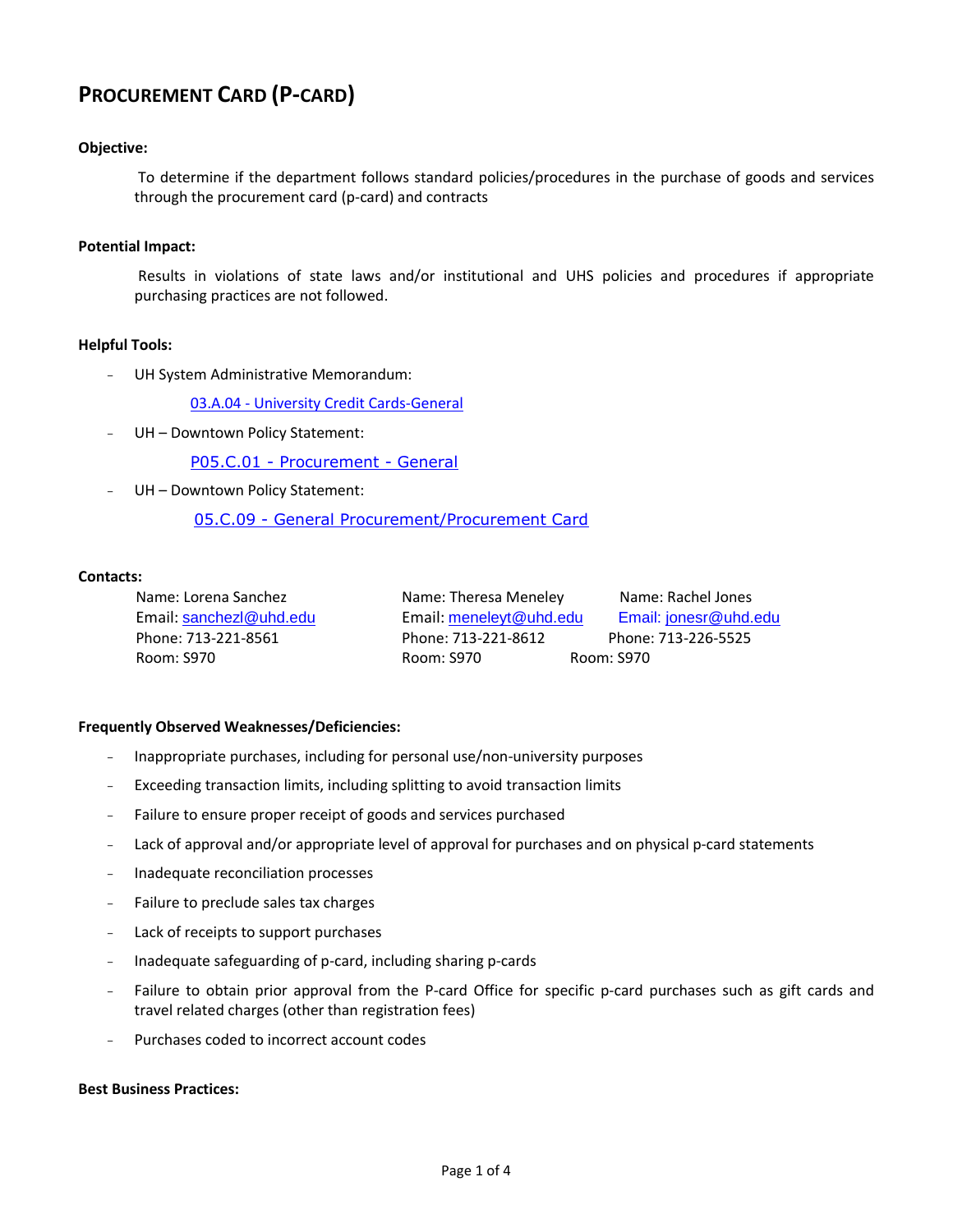- 1. Designate an individual(s) as the unit's central authority for handling the purchase of goods and services (This individual should understand and be apprised of all purchasing activity for the unit as well as understand purchasing policies and procedures)
- 2. Identify a back-up employee for purchasing in the event this individual is absent
- 3. Develop internal purchasing business processes if necessary, and communicate to all unit employees
- 4. Ensure p-card holders comply with institutional procurement card policies and procedures
- 5. Attend p-card trainings and meetings
- 6. Ensure adequate segregation of duties:
	- *–* Functions are divided so that one person does not have control over all aspects of a purchase, i.e., authorization of purchase, ordering, receiving, record keeping, and reconciliation
	- *–* A p-card holder may reconcile their own p-card activity; however, the cardholder and reconciliation approver must never be the same person
- 7. Ensure purchases remain within dollar transaction limits
- 8. Retain all appropriate supporting documentation to validate purchases, credits and other transactions
- 9. Ensure disputed charges/discrepancies and errors are resolved in a timely manner
- 10. Provide adequate safeguarding of goods received
- 11. Ensure safeguarding of p-cards
- 12. Prohibit the sharing of p-cards
- 13. Ensure goods/services are charged/allocated to appropriate account codes/chart field combinations
- 14. Reconcile all purchase activity at least monthly (including p-card activity) and promptly following up on noted exceptions
- 15. Ensure reconciliations are approved by an appropriate level of management
- 16. Ensure purchase documentation, receipts and reconciliations are maintained for identified institutional retention period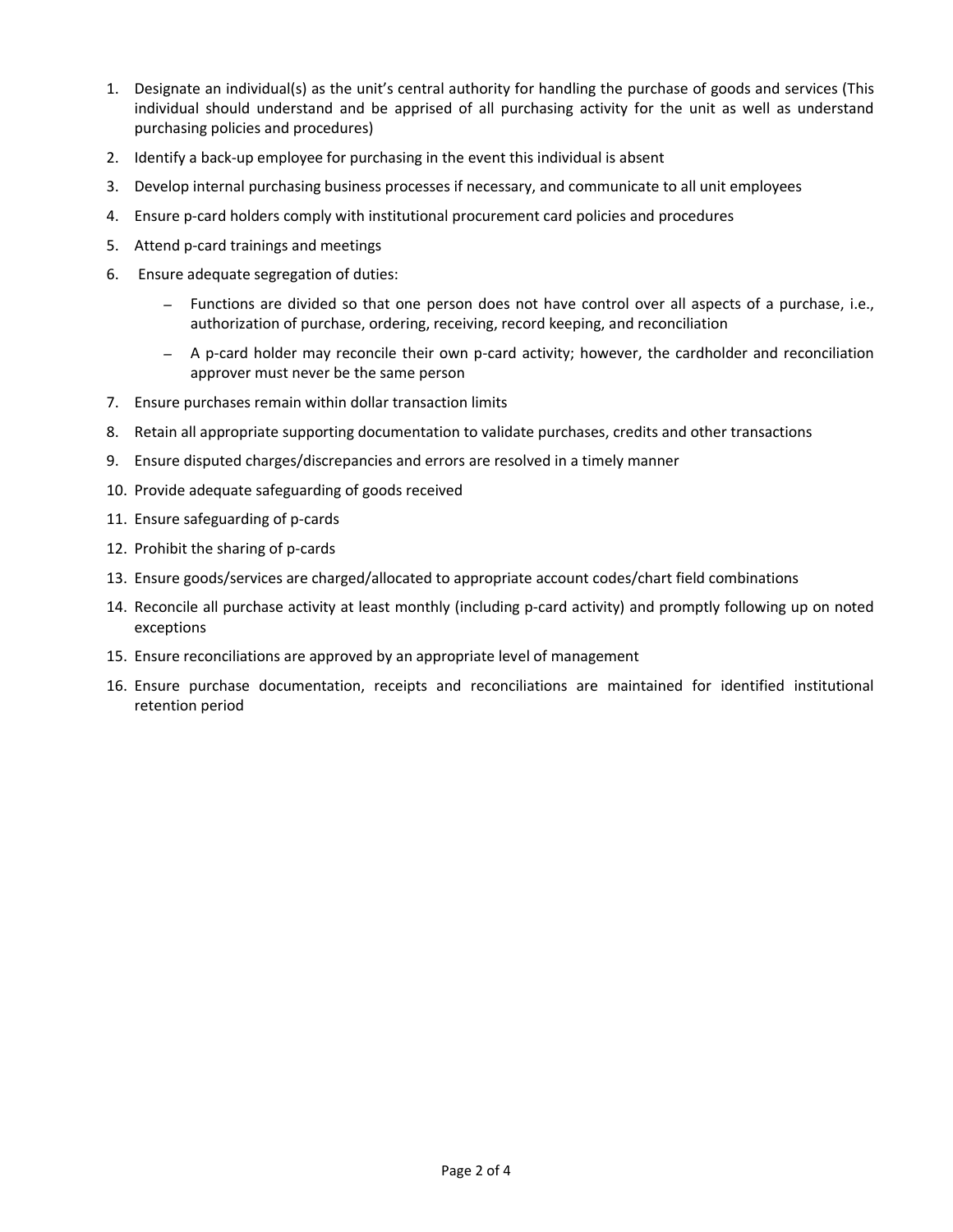# **AREA**

This questionnaire is designed so that "no" answers indicate that an internal control weakness may exist and the procedure/process may need to be examined in greater detail. **Comments should be provided for "No" answers.**  When such weaknesses are identified, a change in the process may be necessary OR a control may need to be put into place to address the weakness. The appropriate UHD contact office (as outlined in the self-assessment text) may be contacted for assistance with identified weaknesses.

| Self-Assessment of Internal Controls for Contracts                                                                                                    | <b>Yes</b> | <b>No</b> | N/A | <b>Comments</b> |
|-------------------------------------------------------------------------------------------------------------------------------------------------------|------------|-----------|-----|-----------------|
| Are employees familiar with institutional and unit<br>specific procurement policies and procedures?                                                   |            |           |     |                 |
| Are p-card holders aware they need to review and<br>certify all expenses?                                                                             |            |           |     |                 |
| Does the unit have an individual(s) responsible for the<br>unit's purchasing activity?                                                                |            |           |     |                 |
| Does the unit have a back-up individual identified in the<br>absence of the above designated individual?                                              |            |           |     |                 |
| Have p-card holders received p-card training?                                                                                                         |            |           |     |                 |
| Are p-card holders familiar with what can/cannot be<br>purchased with their p-card?                                                                   |            |           |     |                 |
| Are p-card holders familiar with procurement policy<br>prohibiting personal purchases?                                                                |            |           |     |                 |
| Is the sharing of p-cards prohibited?                                                                                                                 |            |           |     |                 |
| Is the individual who reviews and approves purchases<br>different from the individual who reconciles<br>financials/purchasing activity?               |            |           |     |                 |
| Is the p-card holder different from the approver of p-<br>card reconciliations?                                                                       |            |           |     |                 |
| Are purchases valued at \$5,000 or above processed<br>through the Purchasing Department?                                                              |            |           |     |                 |
| Are p-card holders aware of transaction limits and that<br>splitting charges into multiple purchases to avoid<br>exceeding those limits is prohibited |            |           |     |                 |
| Are purchasing errors/discrepancies corrected in a<br>timely manner?                                                                                  |            |           |     |                 |
| Are goods received adequately safeguarded?                                                                                                            |            |           |     |                 |
| Are routine purchases monitored for unusual trends?                                                                                                   |            |           |     |                 |